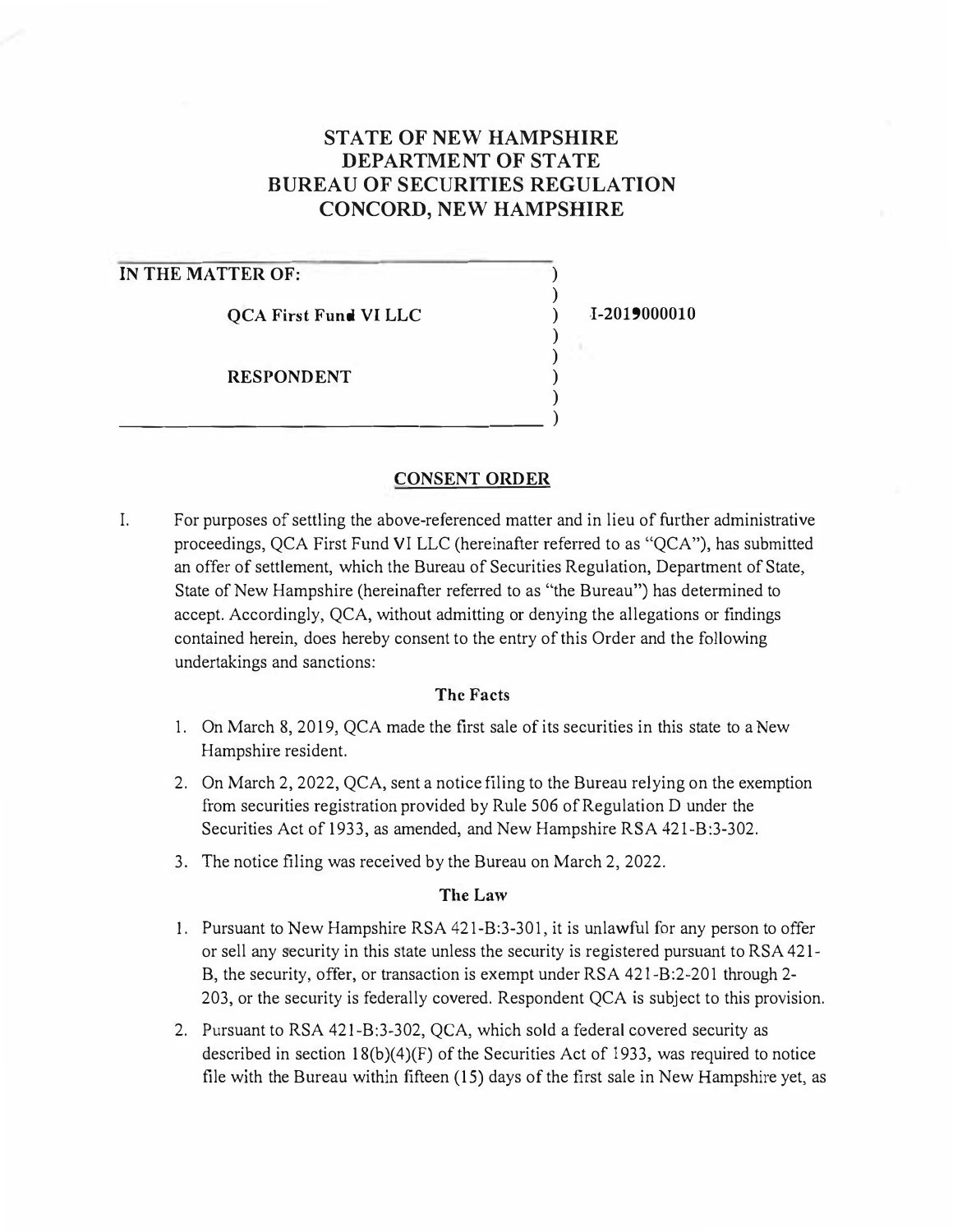**outlined above, QCA filed its notice filing on March 2, 2022, more than one year after the first sale of covered securities in New Hampshire.** 

- **3. Pursuant to RSA 421-B:6-614(d)(2), any notice filing delinquent by more than one (1) year may be subject to the fines and penalties outlined in RSA 42 l-B:6-603, 6- 604, and 5-508. Respondent QCA is subject to this provision.**
- **II. In view of the foregoing, Respondent agrees to the following undertaking and sanctions:** 
	- **1. Respondent QCA agrees that that it has voluntarily consented to the entry of this Order and represents and avers that no employee or representative of the Bureau has made any promise, representation, or threat to induce its execution.**
	- **2. Respondent QCA agrees to waive its right to an administrative hearing and any appeal therein under this chapter.**
	- **3. Respondent QCA agrees that this Order is entered into for purpose ofresolving only the matter as described herein. This Order shall have no collateral estoppel, res judicata or evidentiary effect in any other lawsuit, proceeding, or action, not described herein. Likewise, this Order shall not be construed to restrict the Bureau's right to initiate an administrative investigation or proceeding relative to conduct by Respondent which the Bureau has no knowledge at the time of the date of final entry of this Order.**
	- **4. Respondent QCA agrees not to take any action or make or permit to be made any public statement, including in regulatory filings or otherwise, denying, directly or indirectly, any allegation in this Consent Order or create the impression that the Consent Order is without factual basis. Nothing in this provision affects Respondent's testimonial obligations or right to take legal positions in litigation in which the State of New Hampshire is not a party.**
	- **5. Respondent QCA agrees to cease and desist from further violations of New Hampshire RSA 421-B.**
	- **6. Respondent QCA agrees to submit payment to the State of New Hampshire representing administrative penalties in the amount of Two Thousand Five Hundred Dollars (\$2,500).**
	- **7. Upon execution of this Order by Respondent QCA, QCA agrees to pay a total of Two Thousand Five Hundred Dollars (\$2,500) to the State of New Hampshire, which will be applied to settlement of the above-captioned matter. Payment must**  be made by 1) business check, certified check, or postal money order; 2) made **payable to the State of New Hampshire; and 3) mailed to the Bureau of Securities Regulation, Department of State, State House, Room 204, Concord, New Hampshire, 03301.**
- **III. Based on the foregoing, the Bureau deems it appropriate and in the public interest to**